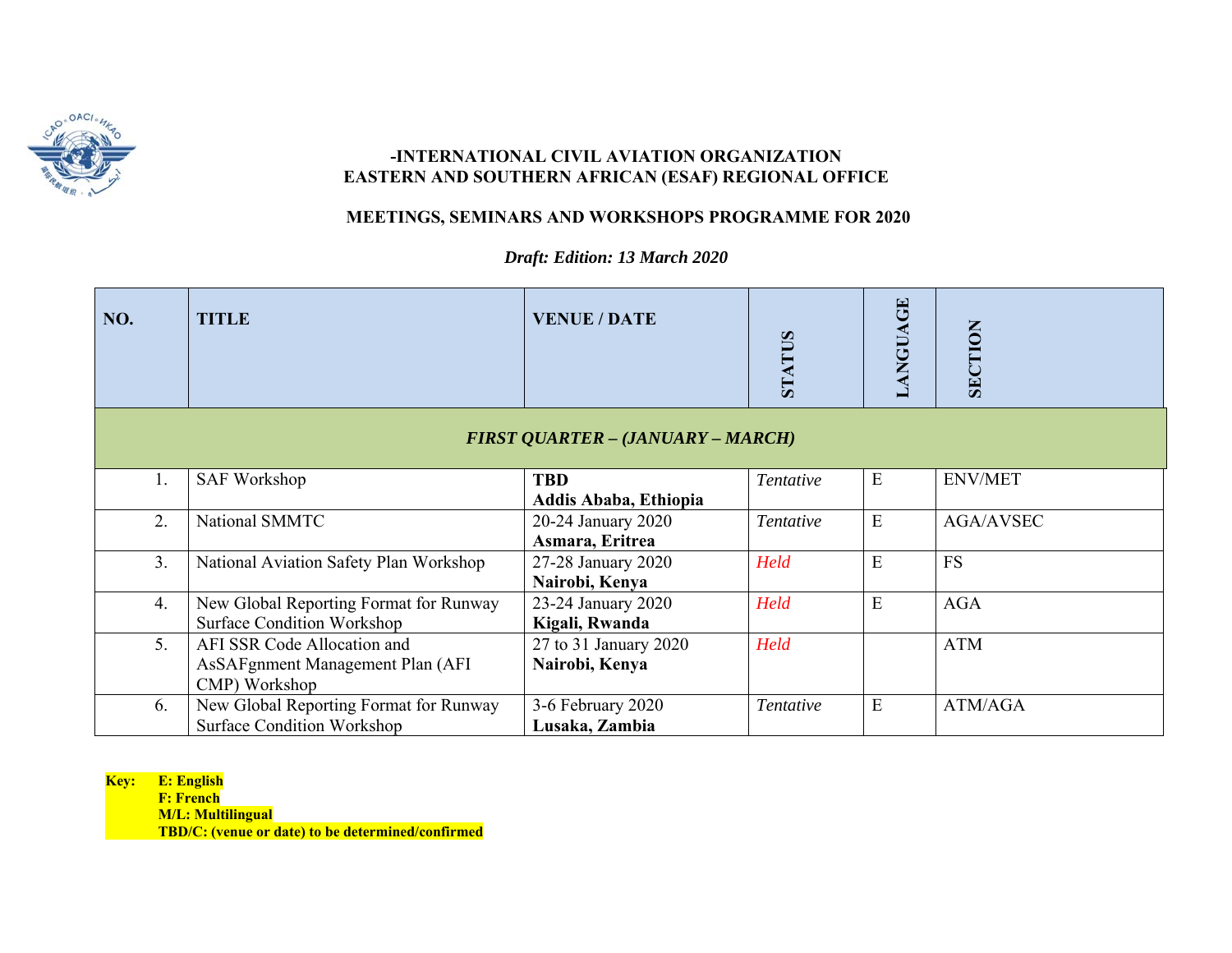| NO. | <b>TITLE</b>                                                                      | <b>VENUE / DATE</b>                                               | <b>STATUS</b> | LANGUAGE       | <b>SECTION</b> |
|-----|-----------------------------------------------------------------------------------|-------------------------------------------------------------------|---------------|----------------|----------------|
| 7.  | Alignment of Contingency Plans for<br>Southern AFI States Workshop                | 3-7 February 2020<br><b>Johanessburg, South</b><br><b>Africas</b> | Held          | ${\bf E}$      | <b>ATM</b>     |
| 8.  | <b>ICAO</b> International Codes and Route<br>Designators (ICARD) Workshop         | 24-27 Februay 2020<br>Nairobi, Kenya                              | Held          | ${\bf E}$      | <b>ATM</b>     |
| 9.  | <b>API/PNR</b> Meeting                                                            | March 2020<br><b>Niger, Niamey</b>                                | Tentative     | ${\bf E}$      | <b>AVSEC</b>   |
| 10. | AIAG and TAG Meeting                                                              | 11-13 March 2020<br>Johannessburg, South<br><b>Africa</b>         | Held          | ${\bf E}$      | <b>ATM</b>     |
| 11. | <b>ICAO Bird and Wildlife Hazard</b><br><b>Management Workshop</b>                | $23 - 25$ March 2019<br><b>Uganda</b> , Entebbe                   | Postponed     | ${\bf E}$      | <b>AGA</b>     |
| 12. | <b>ICAO Regional Aviation Security Audit</b><br>Seminar                           | 23-26 March 2020<br><b>Dakar, Senegal</b>                         | Postponed     | E/F            | <b>AVSEC</b>   |
| 13. | Safety Information Monitoring System and<br>Safety Performance indicator workshop | 23-27 March 2020<br>Nairobi, Kenya                                | Tentative     | $\overline{E}$ | <b>SAF</b>     |
| 14. | Special ATM Coordinaiton Meeting                                                  | 30-31 March 2020<br>Addis Ababa Ethiopia                          | Tentative     | ${\bf E}$      | <b>ATM</b>     |
| 15. | <b>ICAO/IATA</b> user charges Workshop                                            | <b>TBD</b>                                                        | Cancelled     | E              | TA/AT          |

 **F: French M/L: Multilingual**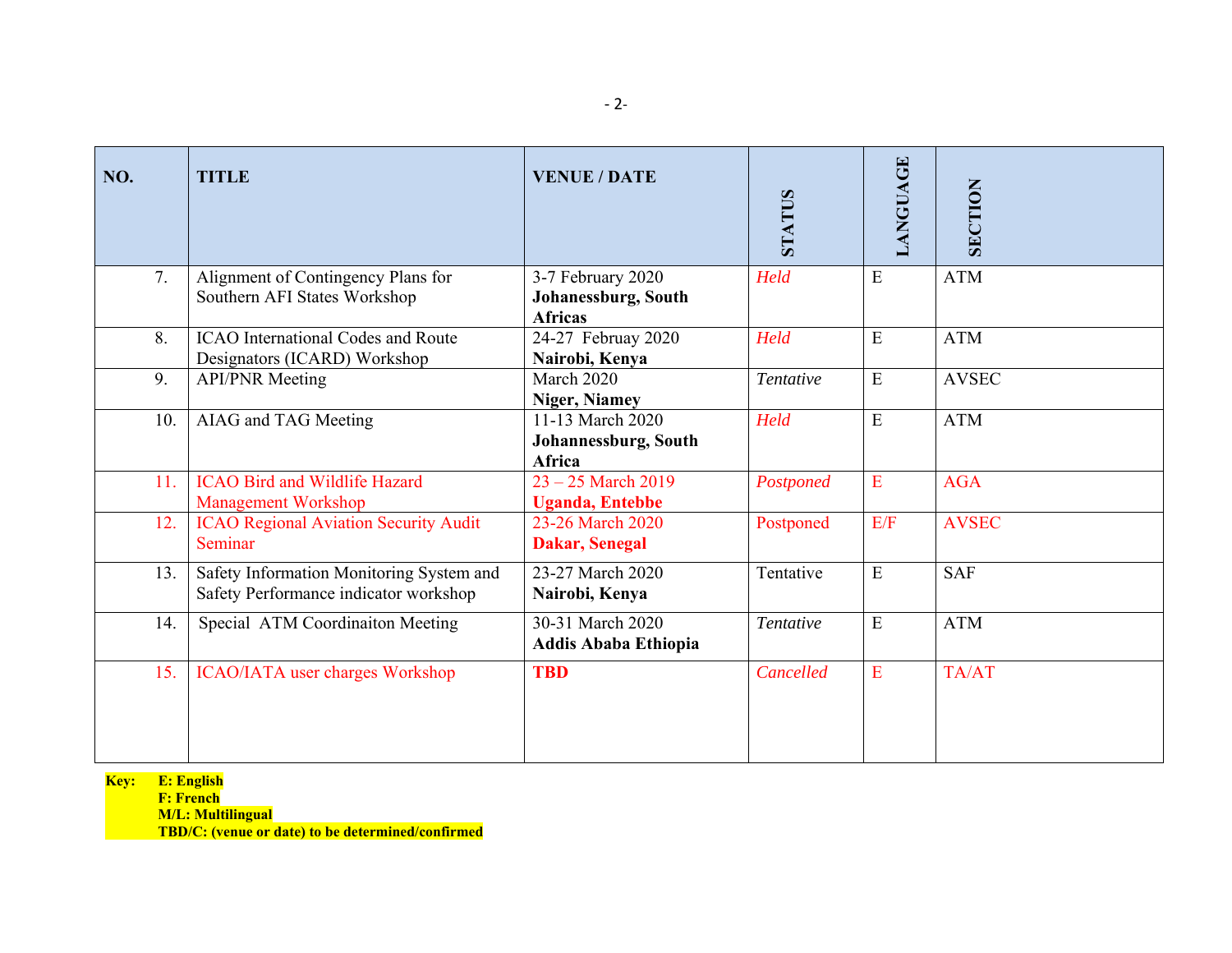| NO. | <b>TITLE</b>                                               | <b>VENUE / DATE</b>                     | <b>STATUS</b> | <b>ANGUAGE</b> | <b>SECTION</b>                               |  |  |  |
|-----|------------------------------------------------------------|-----------------------------------------|---------------|----------------|----------------------------------------------|--|--|--|
|     |                                                            |                                         |               |                |                                              |  |  |  |
|     | <b>SECOND QUARTER: (APRIL - JUNE)</b>                      |                                         |               |                |                                              |  |  |  |
| 16. | <b>AANDD</b> Workshop                                      | 6-8 April 2020<br>Nairobi, Kenya        | Tentative     | ${\bf E}$      | ATM/AGA/CNS                                  |  |  |  |
| 17. | <b>AUC-CDC/ICAO CAPSCA Meeting</b>                         | 7-9 April 2020<br>Nairobi, Kenya        | Postponed     | E              | <b>AGA</b>                                   |  |  |  |
| 18. | <b>CORSIA Regional Seminar</b>                             | 8-9 April 2020<br>Nairobi, Kenya        | Postponed     | E              | <b>MET/ENV</b>                               |  |  |  |
| 19. | <b>Aviation Security Training Centre (ASTC)</b><br>Meeting | 15-17 April 2020<br>Nairobi, Kenya      | Confirmed     |                | <b>AVSEC</b>                                 |  |  |  |
| 20. | <b>APIRG&amp;RASG Extra Ordinary Meeting</b>               | 20-24 April 2020<br>Nairobi, Kenya      | Postponed     | ${\bf E}$      | FS, OPS, AFI Plan, CNS,<br>MET, AGA          |  |  |  |
| 21. | APCC/APIRG&RASG/EO                                         | 21-22 April 2020<br>Nairobi, Kenya      | Postponed     | E              | CNS, AFI PLAN. AGA,<br><b>ATM AVSEC, DRD</b> |  |  |  |
| 22. | AAO Sub Group Meeting                                      | 27 April - 1 May 2020<br>Dakar, Senegal | Tentative     | E/F            | ATM/AGA                                      |  |  |  |
| 23. | <b>AANDD</b> Workshop                                      | 4-6 May 2020<br>Dakar, Senegal          | Confirmed     | ${\bf E}$      | <b>ATM/AGA/CNS</b>                           |  |  |  |
| 24. | AVSEC/FAL GASeP Regional Conference                        | April 2020<br><b>Nairobi</b>            | Tentative     | E              | <b>AVSEC</b>                                 |  |  |  |

 **F: French M/L: Multilingual**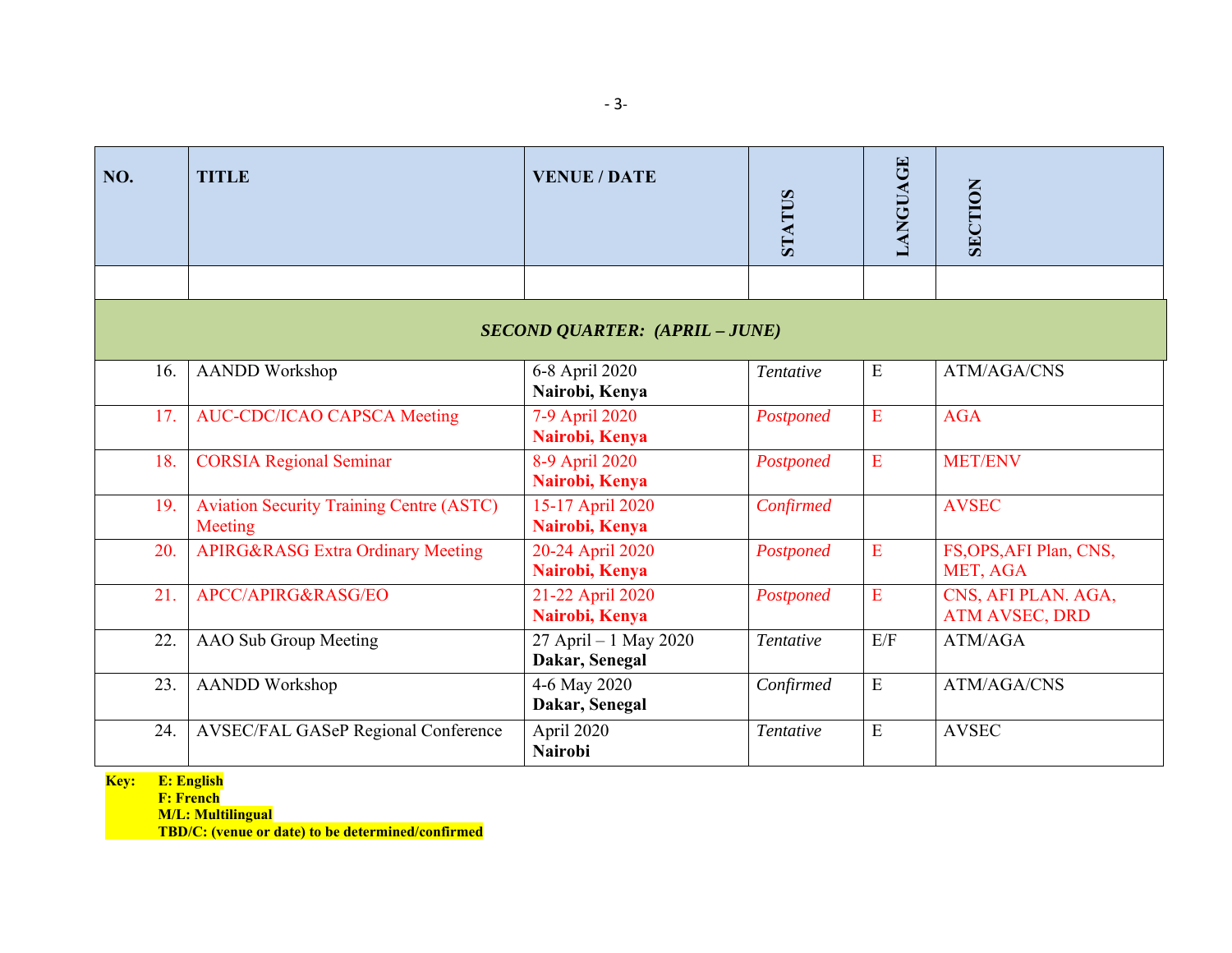| NO. | <b>TITLE</b>                                    | <b>VENUE / DATE</b>                            | <b>STATUS</b> | LANGUAGE  | <b>SECTION</b>   |
|-----|-------------------------------------------------|------------------------------------------------|---------------|-----------|------------------|
| 25. | National SMM-TC                                 | 4-8 May 2020<br>Addis Ababa, Ethiopia          | Tentative     | E         | <b>AGA/AVSEC</b> |
| 26. | <b>Aviation Security Training Centre (ASTC)</b> | 6-14 May 2020<br>Johannesburg, South<br>Africa | Confirmed     | E         | <b>AVSEC</b>     |
| 27. | National SMMTC                                  | 11-15 May 2002<br>Kampala, Uganda              | Tentative     | E         | <b>AGA/AVSEC</b> |
| 28. | Aerodrome Certification Workshop                | 11-15 May 2020<br>Mahe, Seychelles             | Tentative     | E         | <b>AGA</b>       |
| 29. | ICAO/IATA AIM Workshop                          | 11-15 May 2020<br>Dakar, Senegal               | Confirmed     | ${\bf E}$ | <b>ATM</b>       |
| 30. | iMPLEMENT Workshop                              | $18 - 22$ May 2020<br>Maputo, Mozambique       | Tentative     | ${\bf E}$ | <b>SAF</b>       |
| 31. | ICAO/IFATCA Mental Health in ATM<br>Workshop    | 18-22 May 2020<br>Nairobi, Kenya               | Tentative     | ${\bf E}$ | <b>ATM</b>       |
| 32. | ATN Ground System (AHMS AIDC)<br>Workshop       | 19-22 May 2020<br>Dakar, Senegal               | Confirmed     | ${\bf E}$ | <b>CNS</b>       |
| 33. | <b>AFI</b> Week                                 | 2-5 June 2020<br>Abuja, Nigeria                | Confirmed     | ${\bf E}$ | RD               |
| 34. | A-CDM and ATFM Workshop                         | 1-5 June 2020<br><b>TBD</b>                    | Tentative     | E         | <b>ATM</b>       |

 **F: French M/L: Multilingual**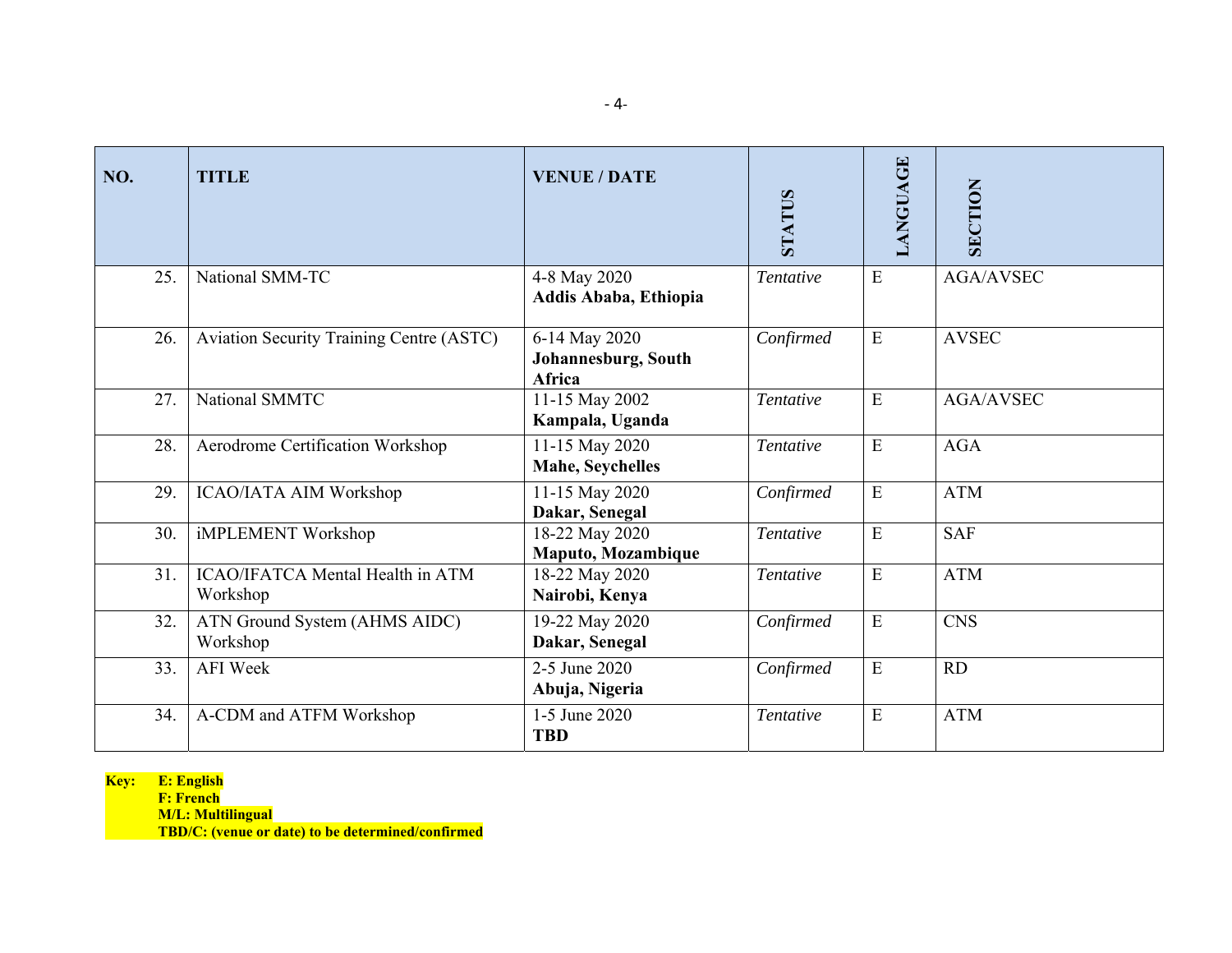| MET IWXXM Training Seminar<br>3-5 June 2020<br>E<br><b>ENV/MET</b><br>35.<br>Tentative<br>Nairobi, Kenya<br>8-12 June 2020<br>E<br><b>AGA/ATM</b><br><b>CAPSCA</b> Meeting<br>Confirmed<br>36.<br>Uganda |  |
|----------------------------------------------------------------------------------------------------------------------------------------------------------------------------------------------------------|--|
|                                                                                                                                                                                                          |  |
|                                                                                                                                                                                                          |  |
| Frequency Finder Software and Tool Module<br>E<br><b>CNS</b><br>15-19 June 2020<br>37.<br>Tentative<br>AidNav Workshop<br>Nairobi, Kenya                                                                 |  |
| Special ATM Coordination Meeting<br>15-19 June 2020<br>E<br><b>ATM</b><br>38.<br>Tentative<br><b>TBD</b>                                                                                                 |  |
| E<br>ADS-B and Surveillance Data Sharing<br>16 June 2020<br><b>CNS</b><br>39.<br>Tentative<br><b>TBD</b><br>Workshhop                                                                                    |  |
| Frequency Finder Software and Tool Module<br>E<br><b>CNS</b><br>17 June 2020<br>Confirmed<br>40.<br>AidNav Workshop<br>Nairobi, Kenya                                                                    |  |
| 22-26 June 2020<br>E<br><b>CORSIA ESAF Workshop</b><br>41.<br><b>ENV/MET</b><br>Tentative<br>Nairobi, K'enya                                                                                             |  |
| 29 June $-3$ July 2020<br>E<br><b>ATM</b><br>National ATM Master Plans Workshop<br>42.<br>Tentative<br>Nairobi, Kenya                                                                                    |  |
| E<br>Africa/Middle East Symposium and<br>29 June $-1$ July 2020<br>TA/AT<br>43.<br>Confirmed<br>Seminar/Workshop<br>Nairobi, Kenya                                                                       |  |
| <b>USAP CMA National Coordinators</b><br>E<br><b>AVSEC</b><br><b>TBD</b><br>44.<br>Tentative<br>Workshop<br>Nairobi, Kenya                                                                               |  |

 **F: French M/L: Multilingual**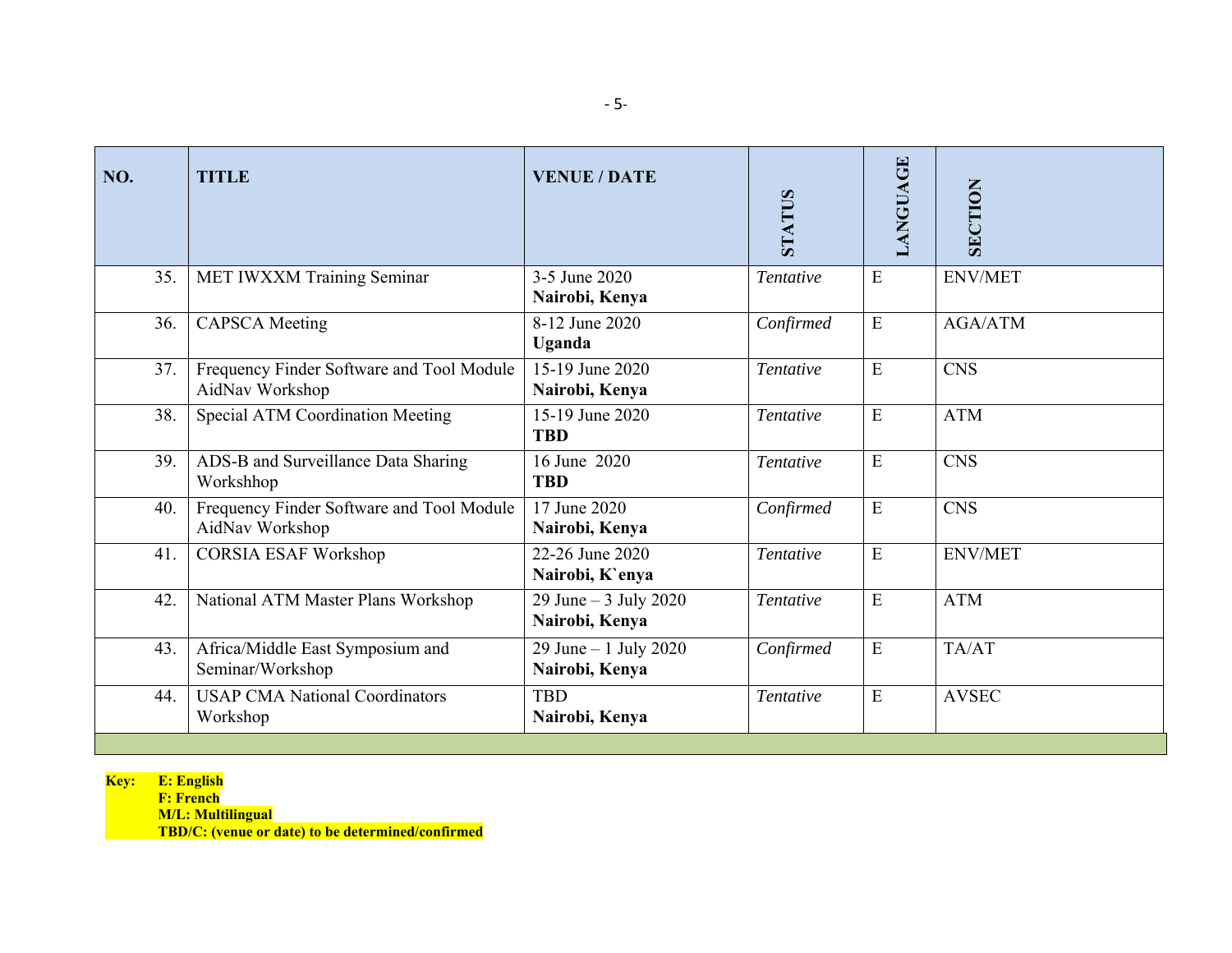| NO. | <b>TITLE</b>                                    | <b>VENUE / DATE</b>                      | <b>STATUS</b> | LANGUAGE  | <b>SECTION</b> |
|-----|-------------------------------------------------|------------------------------------------|---------------|-----------|----------------|
|     |                                                 | THIRD QUARTER - (JULY - SEPTEMBER)       |               |           |                |
| 45. | Free Routing Airspace Brainstorming<br>Workshop | 13-17July 2020<br>Nairobi, Kenya         | Confirmed     | ${\bf E}$ | <b>ATM</b>     |
| 46. | <b>SSPTraining Course</b>                       | 20-29 July 2020<br>Nairobi, Kenya        | Tentative     | E         | <b>FS</b>      |
| 47. | <b>GRF CANSO Workshop</b>                       | 27-29 July 2020<br>Lusaka, Zambia        | Confirmed     | ${\bf E}$ | <b>AGA</b>     |
| 48. | <b>GANP</b> Workshop                            | 27-32 July 2020<br>Dakar, Senegal        | Confirmed     | ${\bf E}$ | <b>CNS</b>     |
| 49. | Manpower Planning Workshop                      | 4-7 August 2020<br>Addis Ababa, Ethiopia | Confirmed     | ${\bf E}$ | <b>SAF</b>     |
| 50. | ICAO/CANSO ASBU Workshop                        | 10-14 August 2020<br>Lusaka, Zambia      | Tentative     | E         | <b>ATM</b>     |
| 51. | <b>AGA GSI Course</b>                           | 10-28 August 2020<br>Nairobi, Kenya      | Tentative     | ${\bf E}$ | <b>AGA</b>     |
| 52. | AMHS and AIDC Meeting                           | 17-19 August 2020<br>Nairobi, Kenya      | Tentative     | ${\bf E}$ | <b>CNS</b>     |
| 53. | <b>CORSIA ESAF Workshop</b>                     | 17-21 August 2020<br>Manzini, Eswatini   | Tentative     | ${\bf E}$ | <b>ENV/MET</b> |
| 54. | <b>APAC ATM SG/18</b>                           | 17-21 August 2020<br><b>Bangkok</b>      | Tentative     | E         | <b>ATM</b>     |

 **F: French M/L: Multilingual**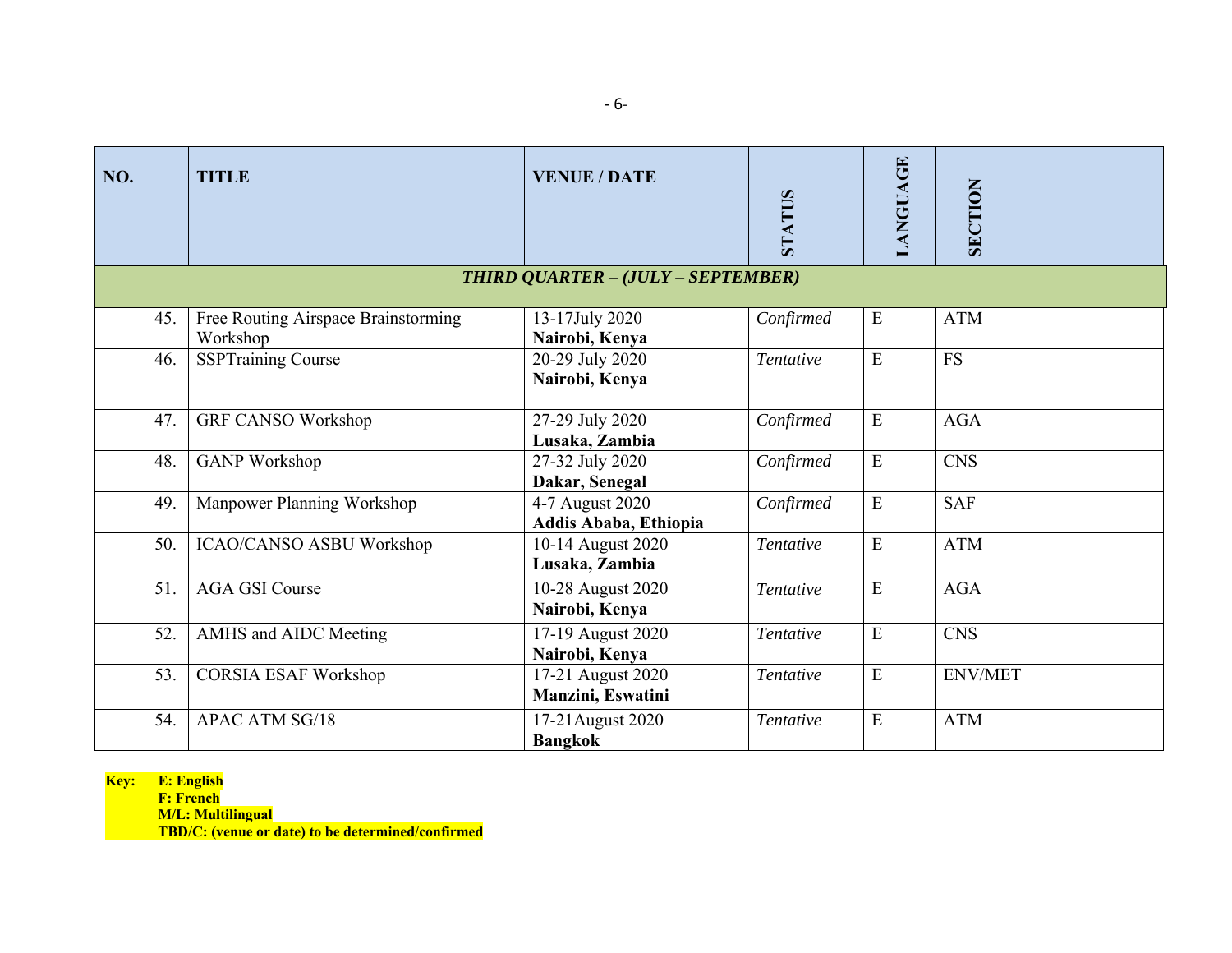| NO. | <b>TITLE</b>                                | <b>VENUE / DATE</b>                                   | <b>STATUS</b> | LANGUAGE  | SECTION          |
|-----|---------------------------------------------|-------------------------------------------------------|---------------|-----------|------------------|
| 55. | PBN OPS Approval Workshop                   | 24-28 August 2020<br>Nairobi, Kenya                   | Confirmed     | ${\bf E}$ | ATM/FS/OPS       |
| 56. | National SMM-TC                             | 24-28 August 2020<br>Bujumbura, Burundi               | Tentative     | E         | <b>AGA/AVSEC</b> |
| 57. | <b>SAR</b> Joint Seminar<br>*Joint with IMO | 31 August $-4$ September<br>2020<br>Niarobi, Kenya    | Tentative     | ${\bf E}$ | <b>ATM</b>       |
| 58. | FAL Implementation Seminar                  | 1-4 September 2020<br>Nairobi, Kenya                  | Confirmed     | ${\bf E}$ | <b>AVSEC</b>     |
| 59. | National SMM-TC                             | 14-18 September 2020<br>Kigali, Rwanda                | Tentative     | ${\bf E}$ | AGA/AVSEC        |
| 60. | Cyber Safety Regional Workshop              | 14-16 September 2020<br>Dakar, Senegal                | Confirmed     | ${\bf E}$ | <b>CNS</b>       |
| 61. | <b>Boarder Control Seminar</b>              | $28$ September $-2$ October<br>2020<br>Nairobi, Kenya | Confirmed     | ${\bf E}$ | <b>AVSEC</b>     |
| 62. | National SMM-TC                             | 21-25 September 2020<br><b>Mauritius</b>              | Tentative     | E         | <b>AGA/AVSEC</b> |
| 63. | Civil and Military Coordination Workshop    | 21-25 September 2020<br>Nairobi, Kenya                | Confirmed     | ${\bf E}$ | <b>ATM</b>       |
| 64. | Risk Management Workshop                    | 28 September – 2 October<br>2020<br>Nairobi, Kenya    | Confirmed     | ${\bf E}$ | <b>AVSEC</b>     |

 **F: French M/L: Multilingual**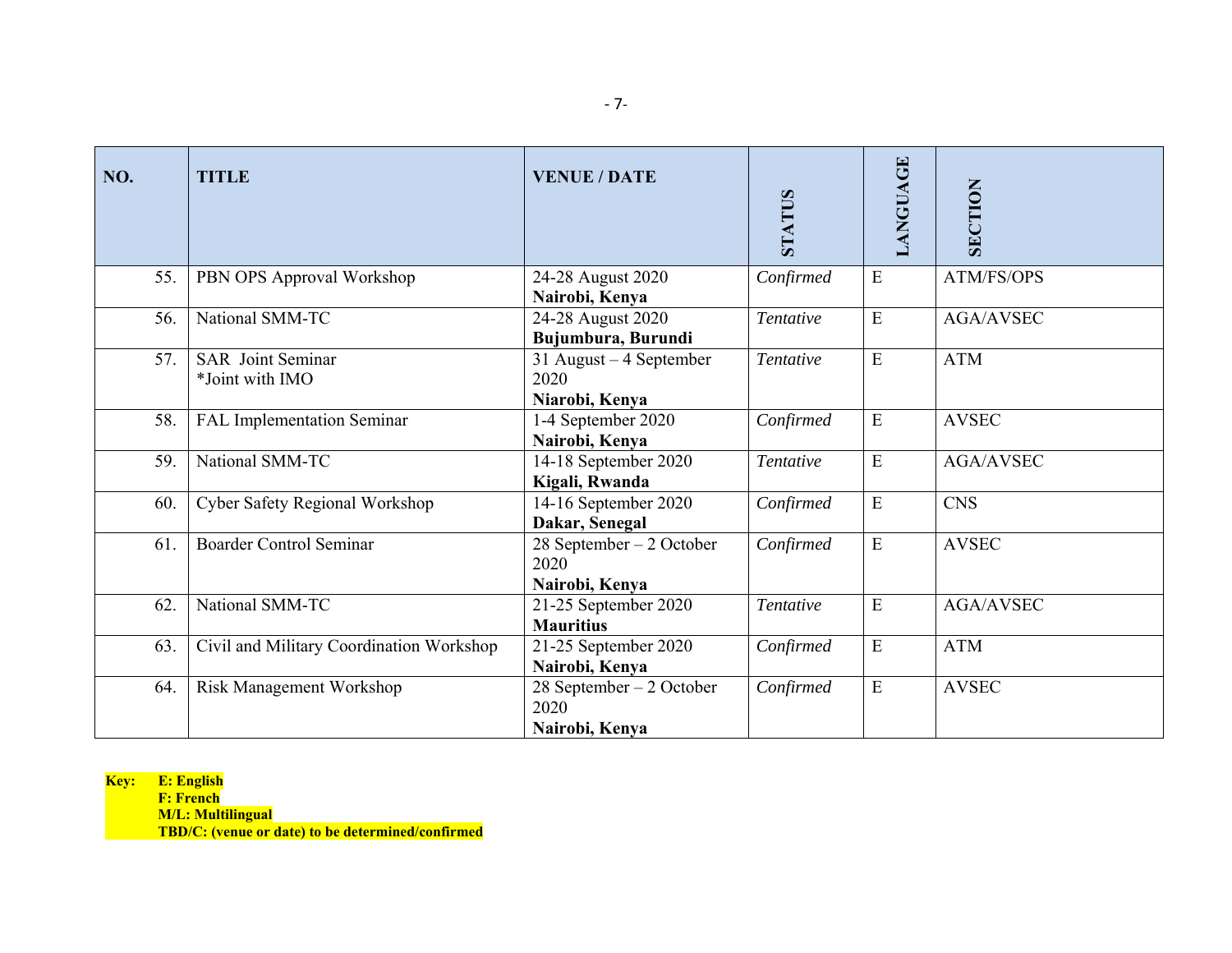| NO. | <b>TITLE</b>                                                                       | <b>VENUE / DATE</b>                                  | <b>STATUS</b> | LANGUAGE    | <b>SECTION</b>   |  |  |
|-----|------------------------------------------------------------------------------------|------------------------------------------------------|---------------|-------------|------------------|--|--|
| 65. | <b>IIM Sub Group Meeting</b>                                                       | 21-23 September 2020<br>Dakar, Senegal               | Tentative     | ${\bf E}$   | <b>CNS</b>       |  |  |
|     | <b>FOURTH QUARTER - (OCTOBER-DECEMBER</b>                                          |                                                      |               |             |                  |  |  |
| 66. | SSR Mode s 11 and 24 bit Address<br>Assighment Workshop                            | 12-15 Octobe 2020<br><b>TBD</b>                      | Confirmed     | $\mathbf E$ | <b>CNS</b>       |  |  |
| 67. | Crisis Management Workshop                                                         | 12-16 October 2020<br>Nairobi, Kenya                 | Confirmed     | ${\bf E}$   | <b>AVSEC</b>     |  |  |
| 68. | Runway Safety Workshop                                                             | 22-23 October 2020<br><b>TBD</b>                     | Tentative     | E           | <b>AGA</b>       |  |  |
| 69. | Quality Control Workshop                                                           | 26-30 October 2020<br>Nairobi, Kenya                 | Confirmed     | $\mathbf E$ | <b>AVSEC</b>     |  |  |
| 70. | <b>ATM/UTM Drone Integration Workshop</b>                                          | 12-17 November 2020<br><b>TBD</b>                    | Tentative     | E           | <b>ATM</b>       |  |  |
| 71. | National SMM-TC                                                                    | <b>TBD</b>                                           | Tentative     | ${\bf E}$   | <b>AGA/AVSEC</b> |  |  |
| 72. | IFATCA/ICAO Safety Workshop                                                        | 9-13 November 2020<br>Mombasa, Kenya                 | Confirmed     | ${\bf E}$   | <b>ATM</b>       |  |  |
| 73. | ATN Ground Systems Workshop                                                        | 16-18 November 2020<br><b>TBD</b>                    | Tentative     | ${\bf E}$   | <b>CNS</b>       |  |  |
| 74. | Safety Information Monitoring Systems and<br>Safety Performance Indicator Workshop | 16-20 November 2020<br>Johannesburg, South<br>Africa | Tentative     | ${\bf E}$   | <b>SAF</b>       |  |  |

 **F: French M/L: Multilingual**